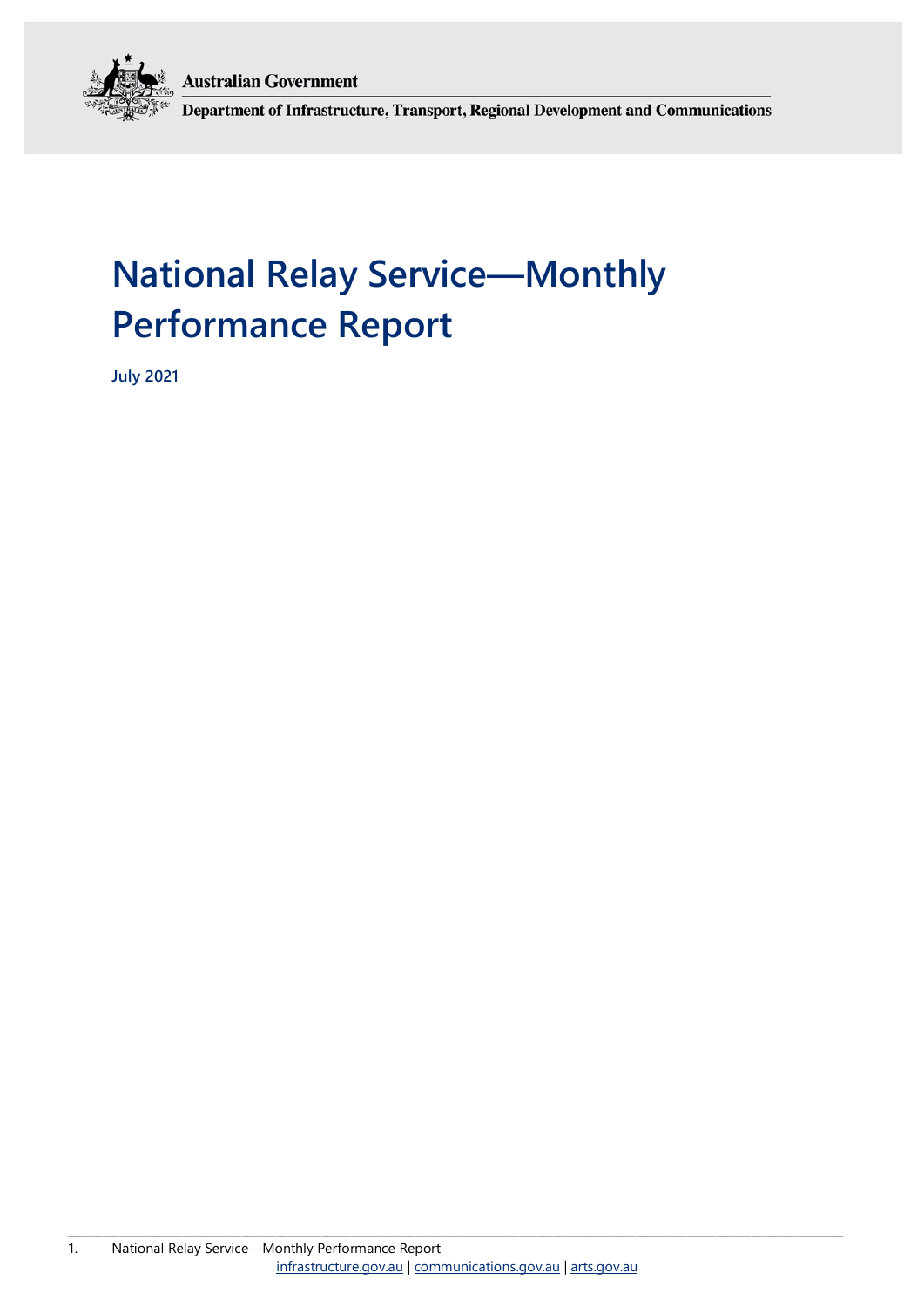© Commonwealth of Australia 2021 July 2021 / INFRASTRUCTURE

## **Ownership of intellectual property rights in this publication**

Unless otherwise noted, copyright (and any other intellectual property rights, if any) in this publication is owned by the Commonwealth of Australia (referred to below as the Commonwealth).

### **Disclaimer**

The material contained in this publication is made available on the understanding that the Commonwealth is not providing professional advice, and that users exercise their own skill and care with respect to its use, and seek independent advice if necessary.

The Commonwealth makes no representations or warranties as to the contents or accuracy of the information contained in this publication. To the extent permitted by law, the Commonwealth disclaims liability to any person or organisation in respect of anything done, or omitted to be done, in reliance upon information contained in this publication.

## **Creative Commons licence**

With the exception of (a) the Coat of Arms; (b) the Department of Infrastructure, Transport, Regional Development and Communications photos and graphics; and (c) [OTHER], copyright in this publication is licensed under a Creative Commons Attribution 4.0 Australia Licence.

Creative Commons Attribution 4.0 Australia Licence is a standard form licence agreement that allows you to copy, communicate and adapt this publication provided that you attribute the work to the Commonwealth and abide by the other licence terms.

Further information on the licence terms is available from [https://creativecommons.org/licenses/by/4.0/.](https://creativecommons.org/licenses/by/4.0/) This publication should be attributed in the following way: © Commonwealth of Australia 2021.

## **Use of the Coat of Arms**

The Department of the Prime Minister and Cabinet sets the terms under which the Coat of Arms is used. Please refer to the Commonwealth Coat of Arms — Information and Guidelines publication available at [www.pmc.gov.au.](http://www.pmc.gov.au/) 

## **Contact us**

This publication is available in hard copy or PDF format. All other rights are reserved, including in relation to any Departmental logos or trade marks which may exist. For enquiries regarding the licence and any use of this publication, please contact:

Director—Publishing and Communications Communication Branch Department of Infrastructure, Transport, Regional Development and Communications GPO Box 594 Canberra ACT 2601 Australia Email: [publishing@communications.gov.au](mailto:publishing@communications.gov.au)

Websites: [www.infrastructure.gov.au](http://www.infrastructure.gov.au/) [| www.communications.gov.au](http://www.communications.gov.au/) | [www.arts.gov.au.](http://www.arts.gov.au/)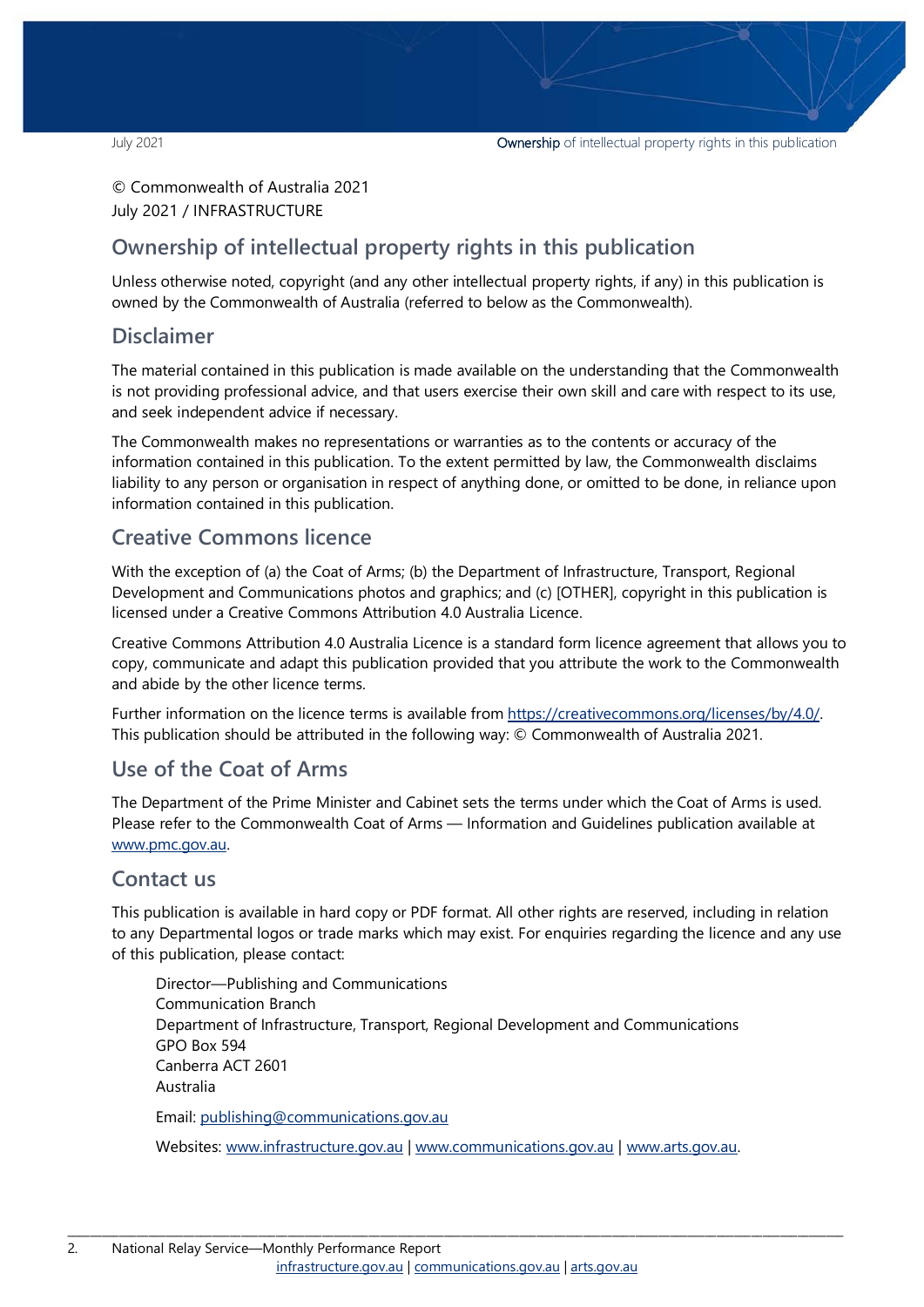### July 2021

### Contents

### **Contents**

## Tables / images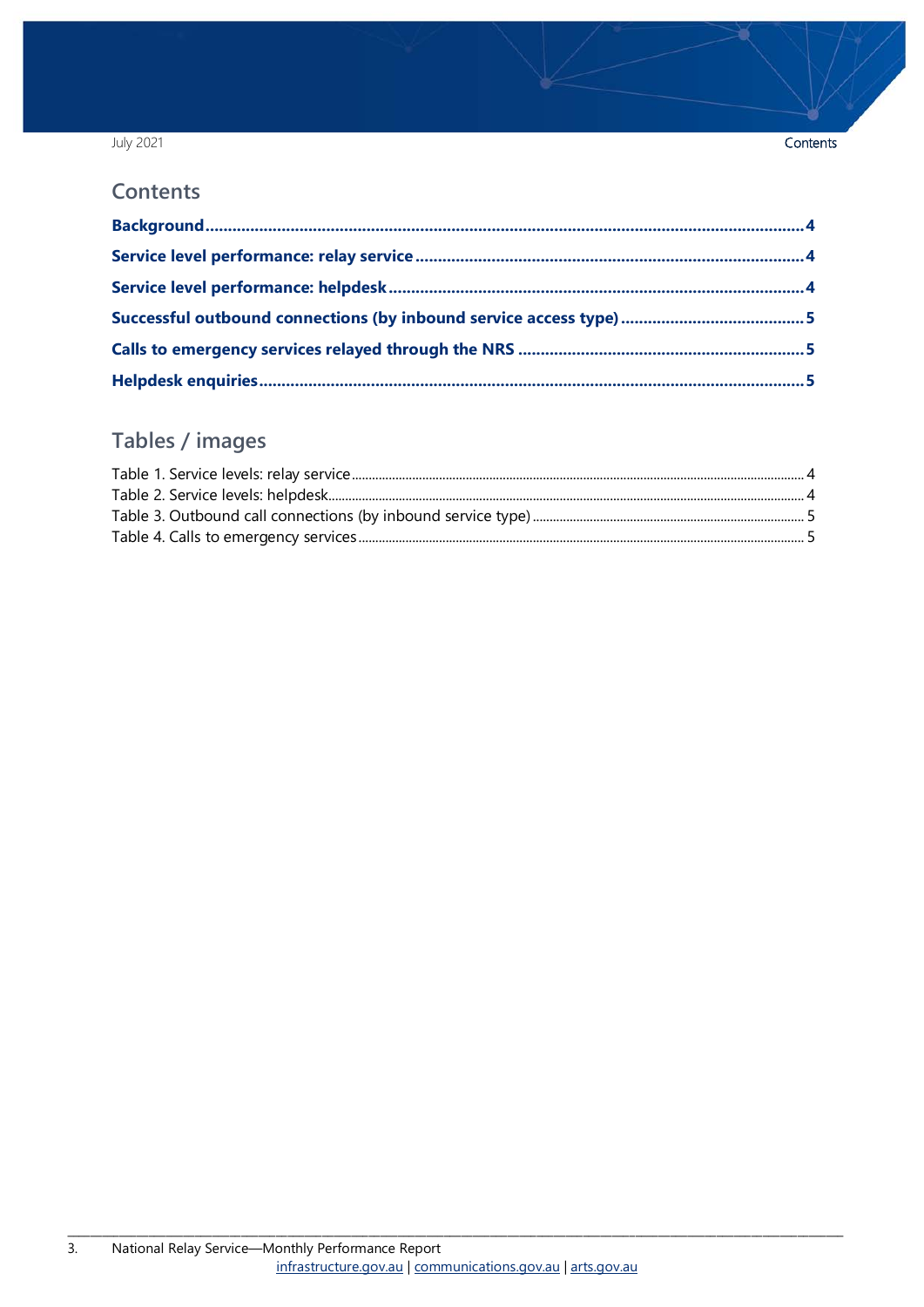## <span id="page-3-0"></span>**Background**

Concentrix, the National Relay Service (NRS) provider (relay and helpdesk services), submits activity and performance data to the Department of Infrastructure, Transport, Regional Development and Communications (the Department). This information is used to review the performance of the NRS against agreed service levels as well as provide data and information about how the NRS has been used in that month.

The Department then reports on NRS performance against agreed service levels and information on how the NRS is used, including the number of successful outbound connections, the number of calls to emergency services and the number of enquries to the NRS helpdesk.

## <span id="page-3-1"></span>**Service level performance: relay service**

| <b>Service level</b>                               | <b>Target</b>                                                                                                                                 | <b>July</b><br>2021 |
|----------------------------------------------------|-----------------------------------------------------------------------------------------------------------------------------------------------|---------------------|
| Grade of Service 1 106<br>and 000 emergency        | At least 85% of 106 and 000 calls are answered by a call-taker<br>within 5 seconds of reaching the relevant answering point for<br>the call.  | 98.75%              |
| <b>Grade of Service 2 106</b><br>and 000 emergency | At least 95% of 106 and 000 calls are answered by a call-taker<br>within 10 seconds of reaching the relevant answering point<br>for the call. | 99.06%              |
| <b>Abandon Rate</b>                                | No more than 5% of calls answered by a call taker are<br>abandoned after leaving the IVR or being presented to the<br>routing queue.          | 2.10%               |
| <b>Grade of Service 3</b>                          | At least 85% of all other non-emergency calls are answered<br>by a call taker within 10 seconds                                               | 88.16%              |
| <b>Grade of Service 4</b>                          | At least 80% of video relay calls are answered by a call taker<br>within 120 seconds                                                          | 81.77%              |

<span id="page-3-3"></span>**Table 1. Service levels: relay service**

## <span id="page-3-2"></span>**Service level performance: helpdesk**

### <span id="page-3-4"></span>**Table 2. Service levels: helpdesk**

| <b>Service level</b>                  | <b>Target</b>                                                                                                                                                                                                                                                                                            | <b>July</b><br>2021 |
|---------------------------------------|----------------------------------------------------------------------------------------------------------------------------------------------------------------------------------------------------------------------------------------------------------------------------------------------------------|---------------------|
| <b>Grade of Service</b>               | 80% of all telephone calls answered by a call taker within 30<br>seconds                                                                                                                                                                                                                                 | 89.56%              |
| <b>Acknowledgement</b>                | Must acknowledge greater than 85% of all enquiries received<br>through public NRS email addresses or forms from Accesshub or<br>from Helpdesk users within four hours where the enquiry is received<br>before 2 pm (AEST) on a business.<br>Day or otherwise by 12 noon (AEST) on the next business day. | 100%                |
| <b>Contact Resolution</b>             | Resolve greater than 85% of all enquiries received within 2 business<br>days.                                                                                                                                                                                                                            | 99.95%              |
| <b>Complaint</b><br><b>Resolution</b> | All complaints received are resolved within 20 business days of them<br>being raised                                                                                                                                                                                                                     | 100%                |

\_\_\_\_\_\_\_\_\_\_\_\_\_\_\_\_\_\_\_\_\_\_\_\_\_\_\_\_\_\_\_\_\_\_\_\_\_\_\_\_\_\_\_\_\_\_\_\_\_\_\_\_\_\_\_\_\_\_\_\_\_\_\_\_\_\_\_\_\_\_\_\_\_\_\_\_\_\_\_\_\_\_\_\_\_\_\_\_\_\_\_\_\_\_\_\_\_\_\_\_\_\_\_\_\_\_\_\_\_\_\_\_\_\_\_\_\_\_\_\_\_\_\_\_\_\_\_\_\_\_\_\_\_\_